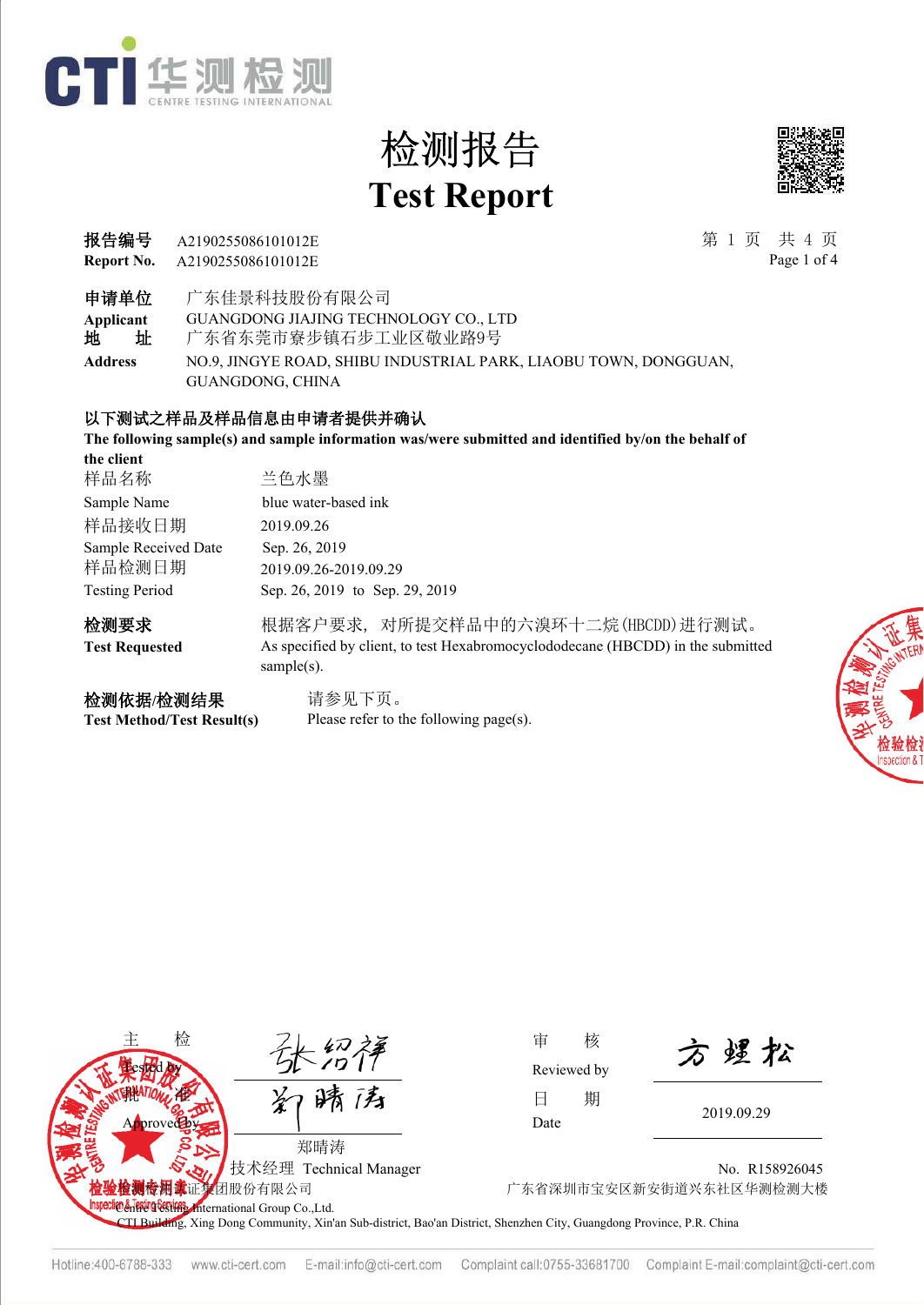

#### **报告编号** A2190255086101012E 第 2 页 共 4 页

**Report No.** A2190255086101012E Page 2 of 4

#### 检测依据 **Test Method**

| 测试项目<br>Test Item(s)                     | 测试方法<br><b>Test Method</b>                                                   | 测试仪器<br>Measured<br>Equipment( $s$ ) |
|------------------------------------------|------------------------------------------------------------------------------|--------------------------------------|
| 六溴环十二烷<br>Hexabromocyclododecane (HBCDD) | 参考US EPA 3540C:1996 & US EPA<br>8270E:2017<br>Refer to US EPA 3540C:1996 $&$ | GC-MS                                |

#### 检测结果 **Test Result(s)**

| 测试项目 Tested Item(s)           | 结果 Result | 方法检出限 MDL         |
|-------------------------------|-----------|-------------------|
| 六溴环十二烷                        | N.D       | $5 \text{ mg/kg}$ |
| Hexabromocyclododecane(HBCDD) |           |                   |

| 样品/部位描述                        | 蓝色油墨     |
|--------------------------------|----------|
| <b>Sample/Part Description</b> | Blue ink |

| 备注:            | -N.D. = 未检出 (小于方法检出限)              |
|----------------|------------------------------------|
|                | -mg/kg = ppm = 百万分之一               |
| <b>Remark:</b> | $-MDL = Method$ Detection Limit    |
|                | $-N.D. = Not detected ($           |
|                | $-mg/kg = ppm = parts per million$ |
| 注释:            | 本报告中的数据结果供科研、<br>教学                |

#### 注释**:** 本报告中的数据结果供科研、教学、企业内部质量控制、企业产品研发等目的用。

**The testing data and result(s) in this report is(are) just for scientific research, education, internal quality control and product development etc. Note:**

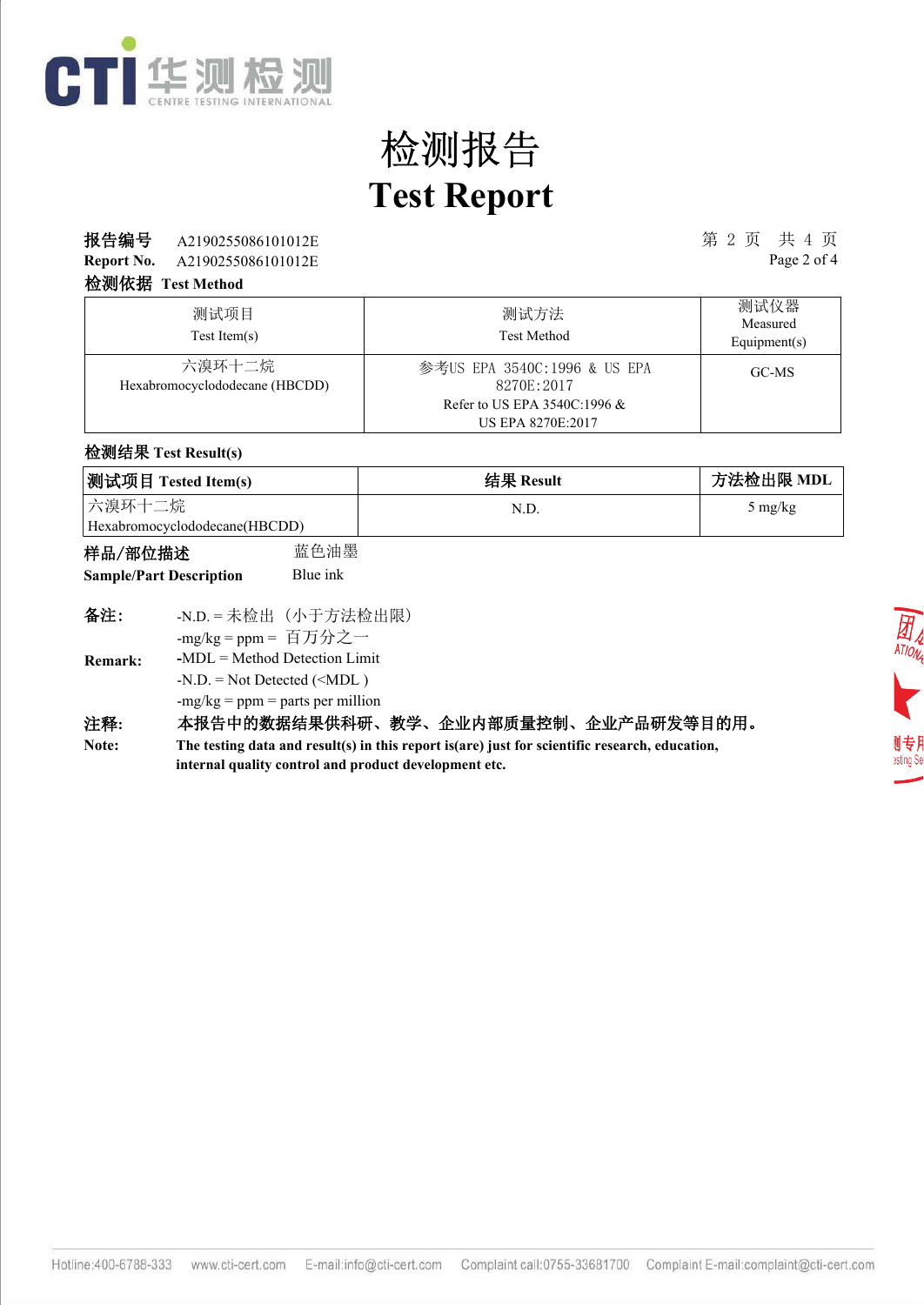

报告编号 A2190255086101012E 3 20 20 20 20 20 20 20 20 20 20 20 30 20 30 20 30 20 20 20 20 20 20 20 20 20 20 20 20 A2190255086101012E Page 3 of 4 **Report No.** A2190255086101012E 检测流程 **Test Process**称量样品于套管中<br>Weigh sample and place 浓缩萃取液 用有机溶剂萃取<br>Extracted with Concentrate the extract it in a thimble organic solvent 用GC-MS分析 转移萃取溶液至容量瓶内<br>Transferthe extractinto a 用有机溶剂定容<br>Makeup with Analyzed by GC-MS volumetric flask organic solvent

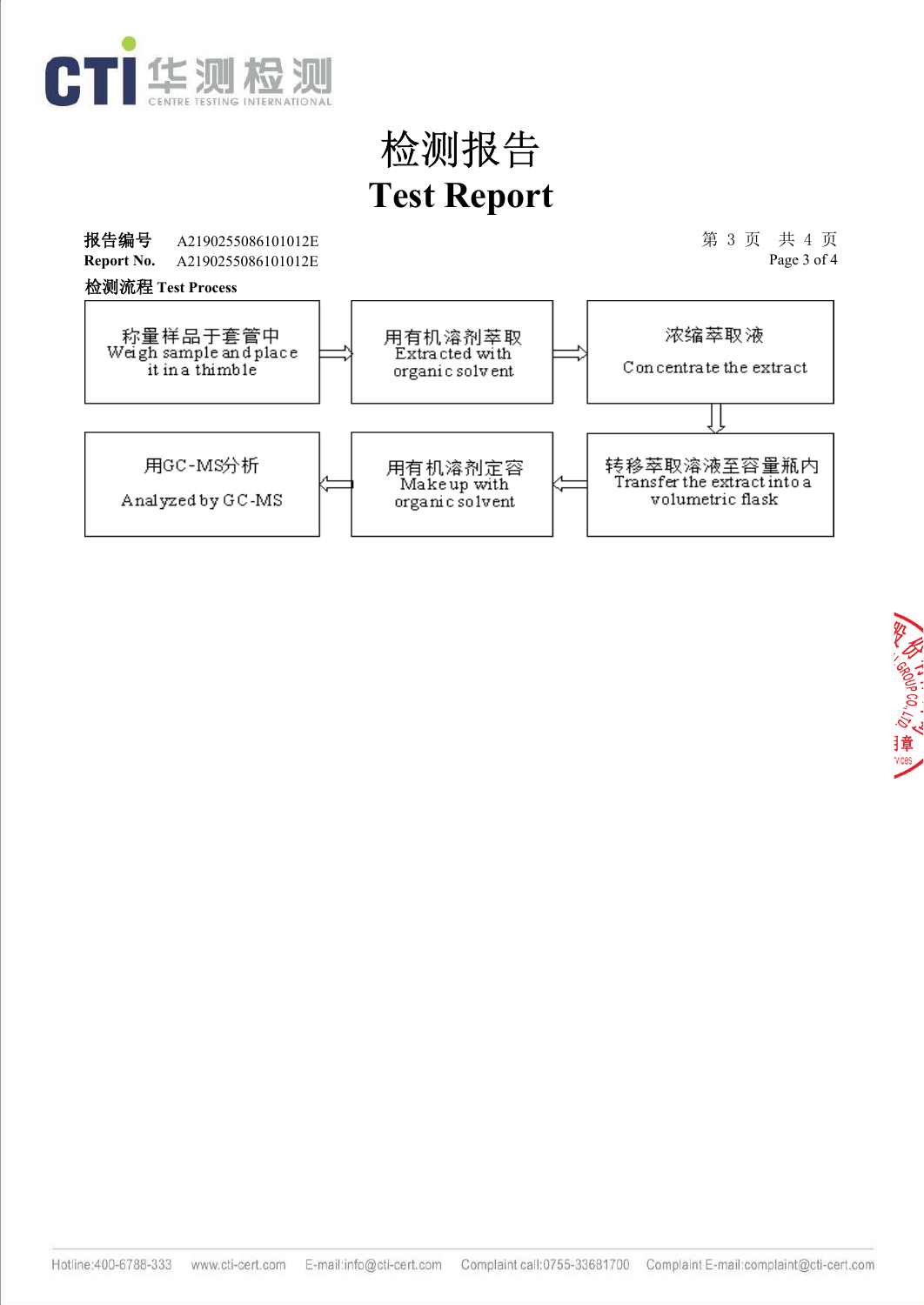

**Report No.** 报告编号 A2190255086101012E 3 20 20 20 20 20 20 20 20 20 20 20 30 31 4 页 共 4 页 A2190255086101012E A2190255086101012E

Page 4 of 4

### Photo(s) of the sample(s) 样品图片



\*\*\*报告结束\*\*\*

\*\*\* End of report \*\*\*

- 1. 检测报告无批准人签字、"专用章"及报告骑缝章无效;
- This report is considered invalid without approved signature, special seal and the seal on the perforation; 2. 样品及样品信息由申请者提供,申请者应对其真实性负责,CTI未核实其真实性;
- The sample(s) and sample information was/were provided by the client who should be responsible for the authenticity which CTI hasn't verified;
- 3. 本报告检测结果仅对受测样品负责; The result(s) shown in this report refer(s) only to the sample(s) tested;
- 4. 未经CTI书面同意,不得部分复制本报告; Without written approval of CTI, this report can't be reproduced except in full;
- 5. 如检测报告中的英文内容与中文内容有差异,以中文为准。 In case of any discrepancy between the English version and Chinese version of the testing reports (if generated), the Chinese version shall prevail.

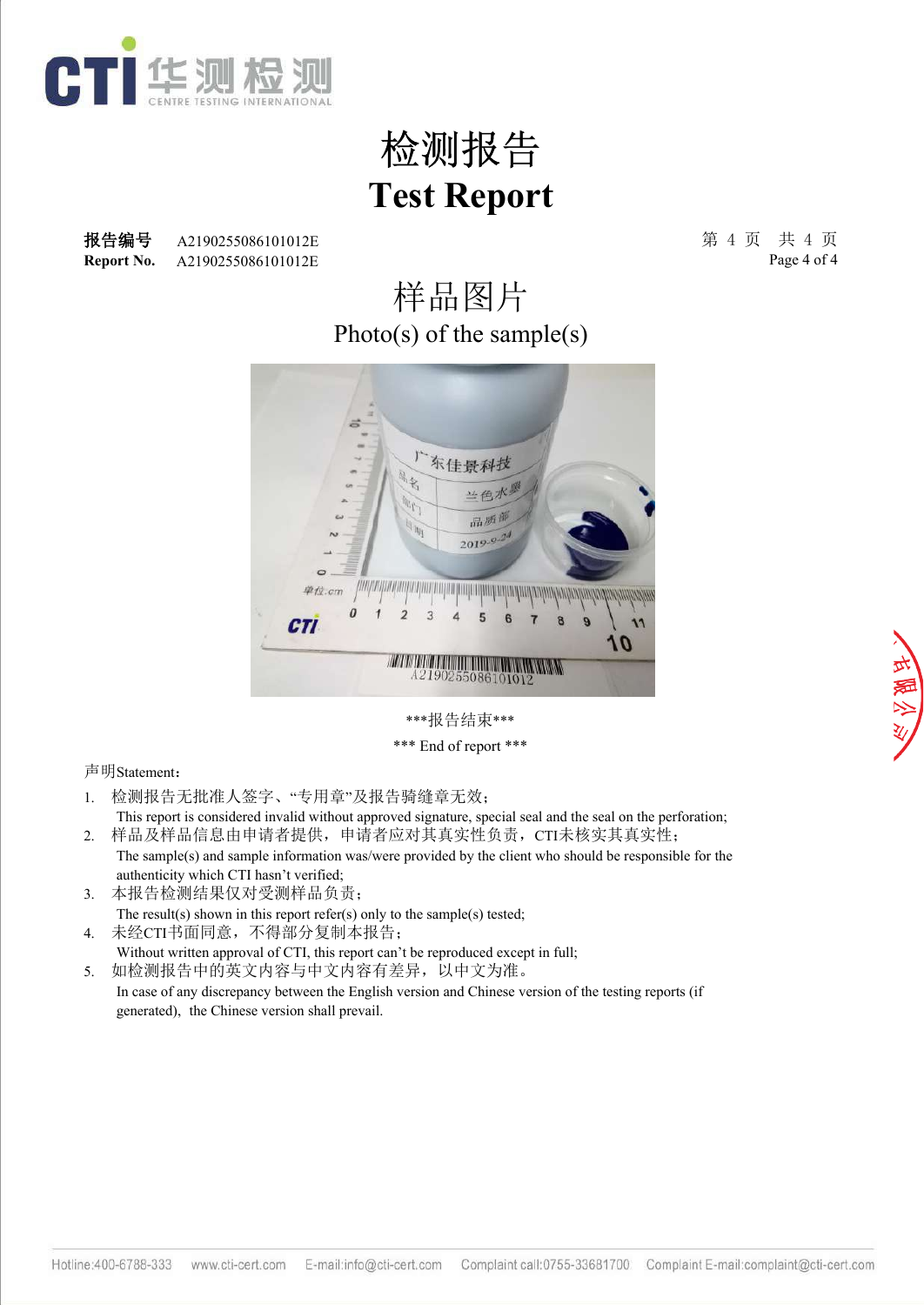



Page 1 of 4

**Report No.** 报告编号 第 1 页 共 4 页 A2190255086101003E A2190255086101003E

申请单位 广东佳景科技股份有限公司

**Applicant** GUANGDONG JIAJING TECHNOLOGY CO., LTD

地 址 广东省东莞市寮步镇石步工业区敬业路9号

**Address** NO.9, JINGYE ROAD, SHIBU INDUSTRIAL PARK, LIAOBU TOWN, DONGGUAN, GUANGDONG, CHINA

#### 以下测试之样品及样品信息由申请者提供并确认

**The following sample(s) and sample information was/were submitted and identified by/on the behalf of** 

| the client            |                                                                                                   |
|-----------------------|---------------------------------------------------------------------------------------------------|
| 样品名称                  | 黑色水墨                                                                                              |
| Sample Name           | black water-based ink                                                                             |
| 样品接收日期                | 2019.09.26                                                                                        |
| Sample Received Date  | Sep. 26, 2019                                                                                     |
| 样品检测日期                | 2019.09.26-2019.09.29                                                                             |
| <b>Testing Period</b> | Sep. 26, 2019 to Sep. 29, 2019                                                                    |
| 检测要求                  | 根据客户要求,对所提交样品中的六溴环十二烷(HBCDD)进行测试。                                                                 |
| <b>Test Requested</b> | As specified by client, to test Hexabromocyclododecane (HBCDD) in the submitted<br>sample $(s)$ . |
| 检测依据/检测结果             | 请参见下页。                                                                                            |

**Test Method/Test Result(s)**

Please refer to the following page(s).





Reviewed by

方煜松

No. R158926045 团股份有限公司 广东省深圳市宝安区新安街道兴东社区华测检测大楼

CTI Building, Xing Dong Community, Xin'an Sub-district, Bao'an District, Shenzhen City, Guangdong Province, P.R. China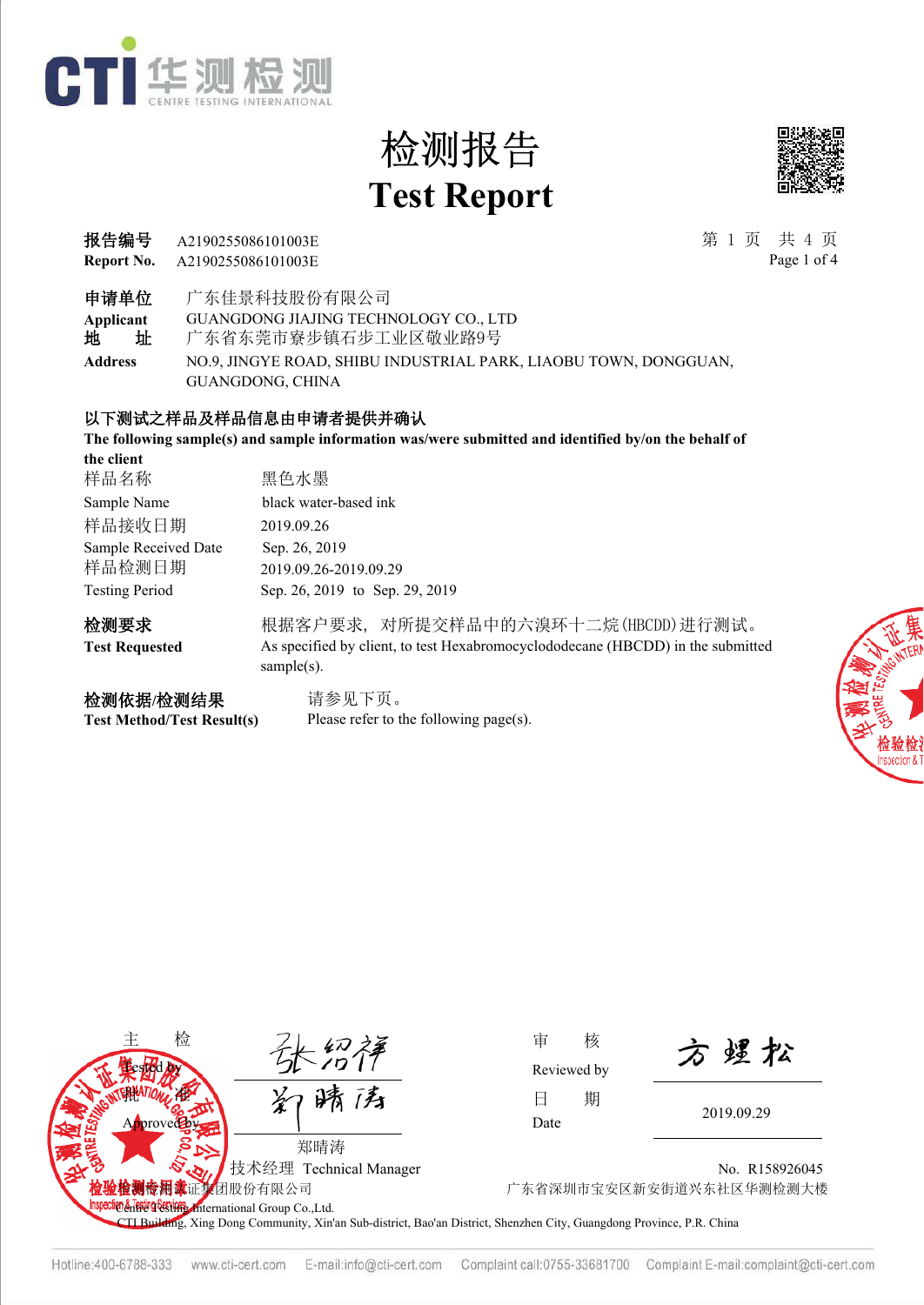

### **报告编号** A2190255086101003E 第 2 页 共 4 页

**Report No.** A2190255086101003E Page 2 of 4

#### 检测依据 **Test Method**

| 测试项目<br>$Test$ Item $(s)$                | 测试方法<br><b>Test Method</b>                                                    | 测试仪器<br>Measured<br>Equipment( $s$ ) |
|------------------------------------------|-------------------------------------------------------------------------------|--------------------------------------|
| 六溴环十二烷<br>Hexabromocyclododecane (HBCDD) | 参考US EPA 3540C:1996 & US EPA<br>8270E:2017<br>Refer to US EPA 3540C:1996 $\&$ | GC-MS                                |
|                                          | <b>US EPA 8270E:2017</b>                                                      |                                      |

#### 检测结果 **Test Result(s)**

| 测试项目 Tested Item(s)           | 结果 Result | 方法检出限 MDL |
|-------------------------------|-----------|-----------|
| 六溴环十二烷                        | N.D       | 5 mg/kg   |
| Hexabromocyclododecane(HBCDD) |           |           |

| 样品/部位描述                        | 黑色油墨      |  |
|--------------------------------|-----------|--|
| <b>Sample/Part Description</b> | Black ink |  |

| 备注:            | -N.D. = 未检出 (小于方法检出限)              |
|----------------|------------------------------------|
|                | -mg/kg = ppm = 百万分之一               |
| <b>Remark:</b> | $-MDL = Method$ Detection Limit    |
|                | $-N.D. = Not detected ($           |
|                | $-mg/kg = ppm = parts per million$ |
| 注释:            | 本报告中的数据结果供科研、教学、                   |

#### 企业内部质量控制、企业产品研发等目的用。 **The testing data and result(s) in this report is(are) just for scientific research, education, internal quality control and product development etc. Note:**

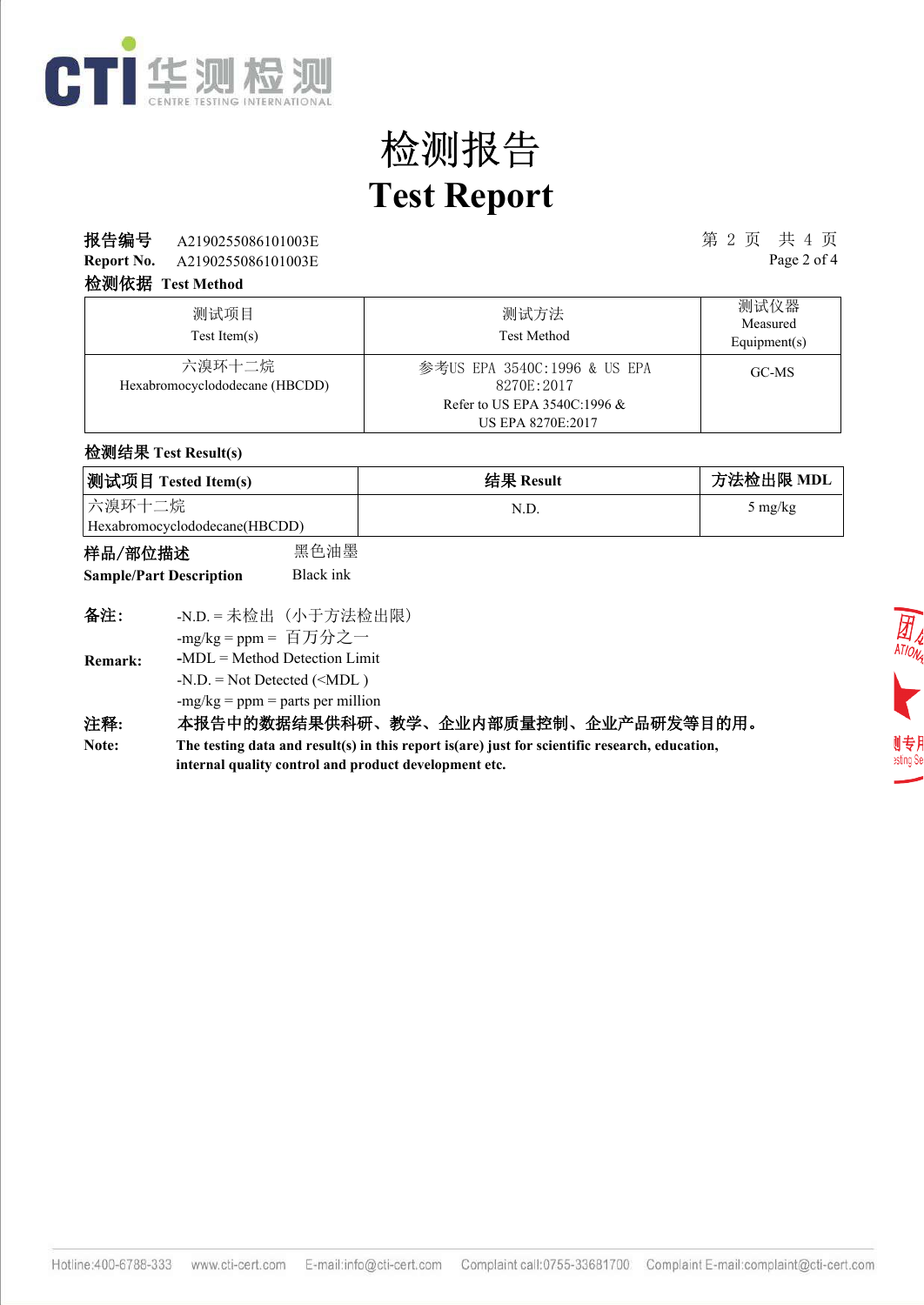

报告编号 A2190255086101003E 2010 2020 2021 2021 2022 2020 2021 2022 第 3 页 共 4 页 A2190255086101003E Page 3 of 4 **Report No.** A2190255086101003E 检测流程 **Test Process**称量样品于套管中<br>Weigh sample and place 浓缩萃取液 用有机溶剂萃取<br>Extracted with Concentrate the extract it in a thimble organic solvent 用GC-MS分析 转移萃取溶液至容量瓶内<br>Transferthe extractinto a 用有机溶剂定容<br>Makeup with Analyzed by GC-MS volumetric flask organic solvent

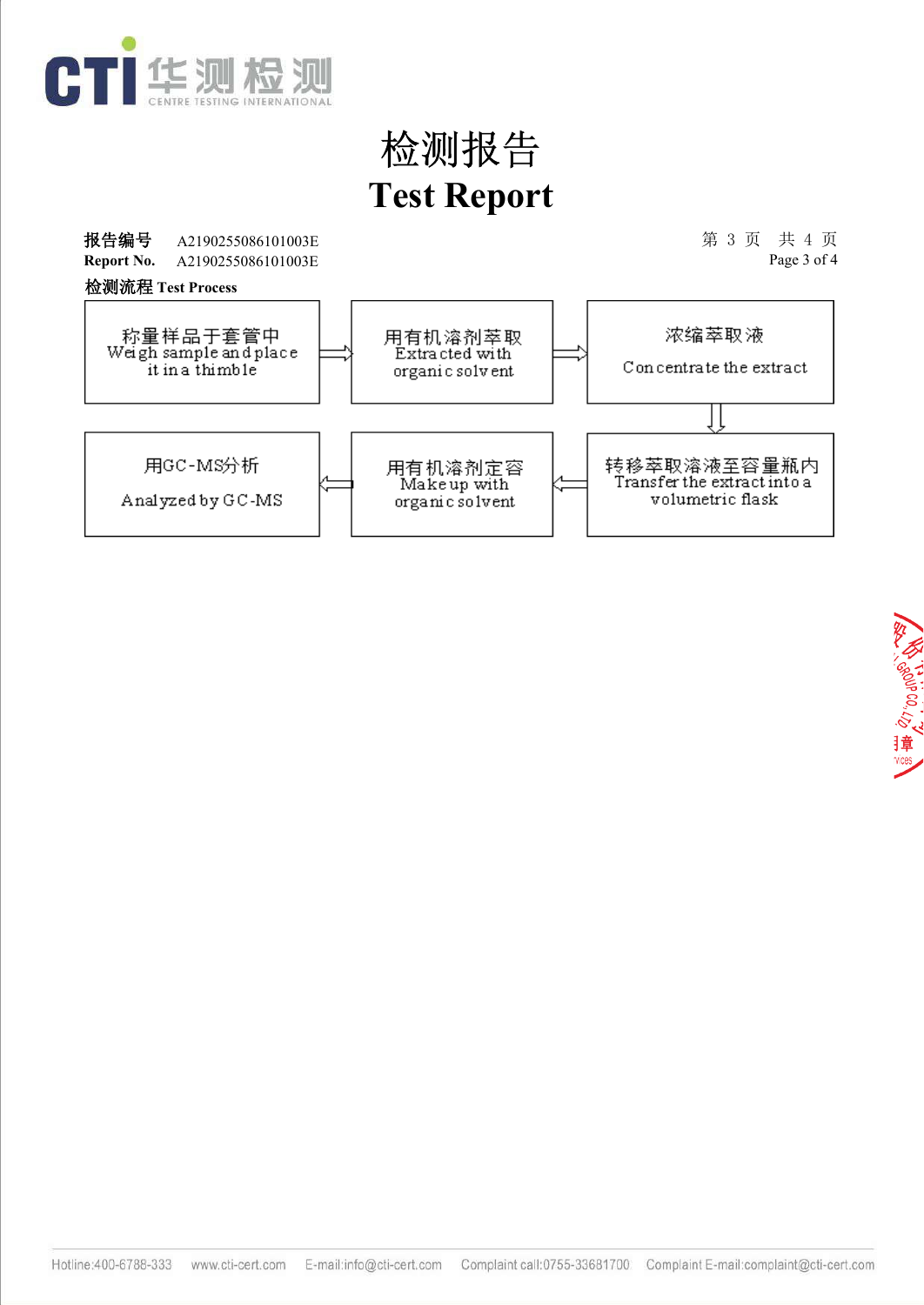

**Report No.** 报告编号 A2190255086101003E 2010 2020 2021 2021 2022 2023 第 4 页 共 4 页 A2190255086101003E A2190255086101003E

Page 4 of 4

### Photo(s) of the sample(s) 样品图片



\*\*\*报告结束\*\*\* \*\*\* End of report \*\*\*

- 1. 检测报告无批准人签字、"专用章"及报告骑缝章无效;
- This report is considered invalid without approved signature, special seal and the seal on the perforation; 2. 样品及样品信息由申请者提供,申请者应对其真实性负责,CTI未核实其真实性;
- The sample(s) and sample information was/were provided by the client who should be responsible for the authenticity which CTI hasn't verified;
- 3. 本报告检测结果仅对受测样品负责; The result(s) shown in this report refer(s) only to the sample(s) tested;
- 4. 未经CTI书面同意,不得部分复制本报告; Without written approval of CTI, this report can't be reproduced except in full;
- 5. 如检测报告中的英文内容与中文内容有差异,以中文为准。 In case of any discrepancy between the English version and Chinese version of the testing reports (if generated), the Chinese version shall prevail.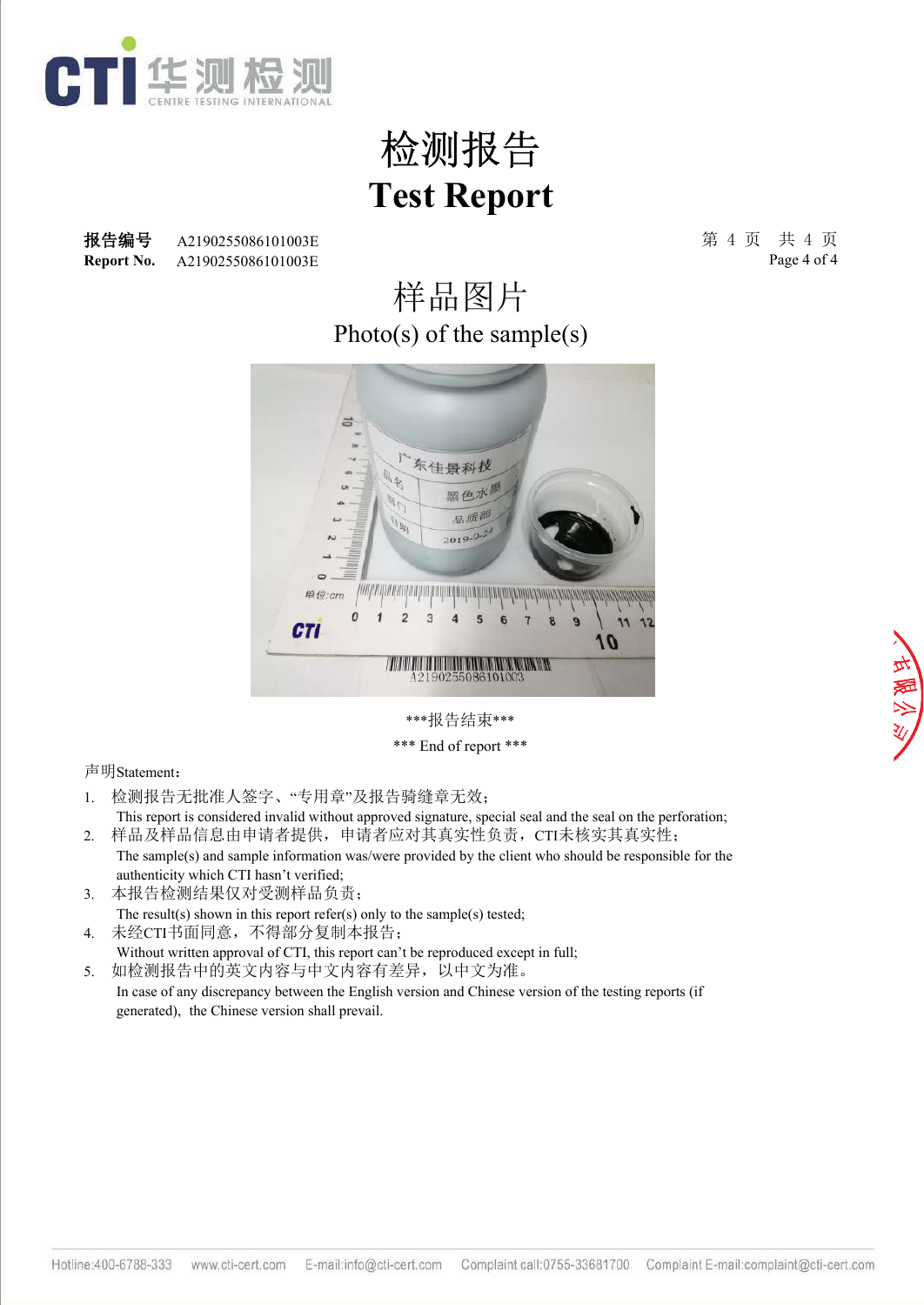



| 报告编号 A2190255086101009E              | 第1页 共4页     |
|--------------------------------------|-------------|
| <b>Report No.</b> A2190255086101009E | Page 1 of 4 |

Page 1 of 4

申请单位 广东佳景科技股份有限公司

**Applicant** GUANGDONG JIAJING TECHNOLOGY CO., LTD

地 址 广东省东莞市寮步镇石步工业区敬业路9号

**Address** NO.9, JINGYE ROAD, SHIBU INDUSTRIAL PARK, LIAOBU TOWN, DONGGUAN, GUANGDONG, CHINA

#### 以下测试之样品及样品信息由申请者提供并确认

**The following sample(s) and sample information was/were submitted and identified by/on the behalf of** 

| the client            |                                                                                                   |
|-----------------------|---------------------------------------------------------------------------------------------------|
| 样品名称                  | 红色水墨                                                                                              |
| Sample Name           | red water-based ink                                                                               |
| 样品接收日期                | 2019.09.26                                                                                        |
| Sample Received Date  | Sep. 26, 2019                                                                                     |
| 样品检测日期                | 2019.09.26-2019.09.29                                                                             |
| <b>Testing Period</b> | Sep. 26, 2019 to Sep. 29, 2019                                                                    |
| 检测要求                  | 根据客户要求,对所提交样品中的六溴环十二烷(HBCDD)进行测试。                                                                 |
| <b>Test Requested</b> | As specified by client, to test Hexabromocyclododecane (HBCDD) in the submitted<br>sample $(s)$ . |
| 检测依据/检测结果             | 请参见下页。                                                                                            |

**Test Method/Test Result(s)**

Please refer to the following page(s).





Reviewed by

方煜松

No. R158926045 团股份有限公司 广东省深圳市宝安区新安街道兴东社区华测检测大楼

CTI Building, Xing Dong Community, Xin'an Sub-district, Bao'an District, Shenzhen City, Guangdong Province, P.R. China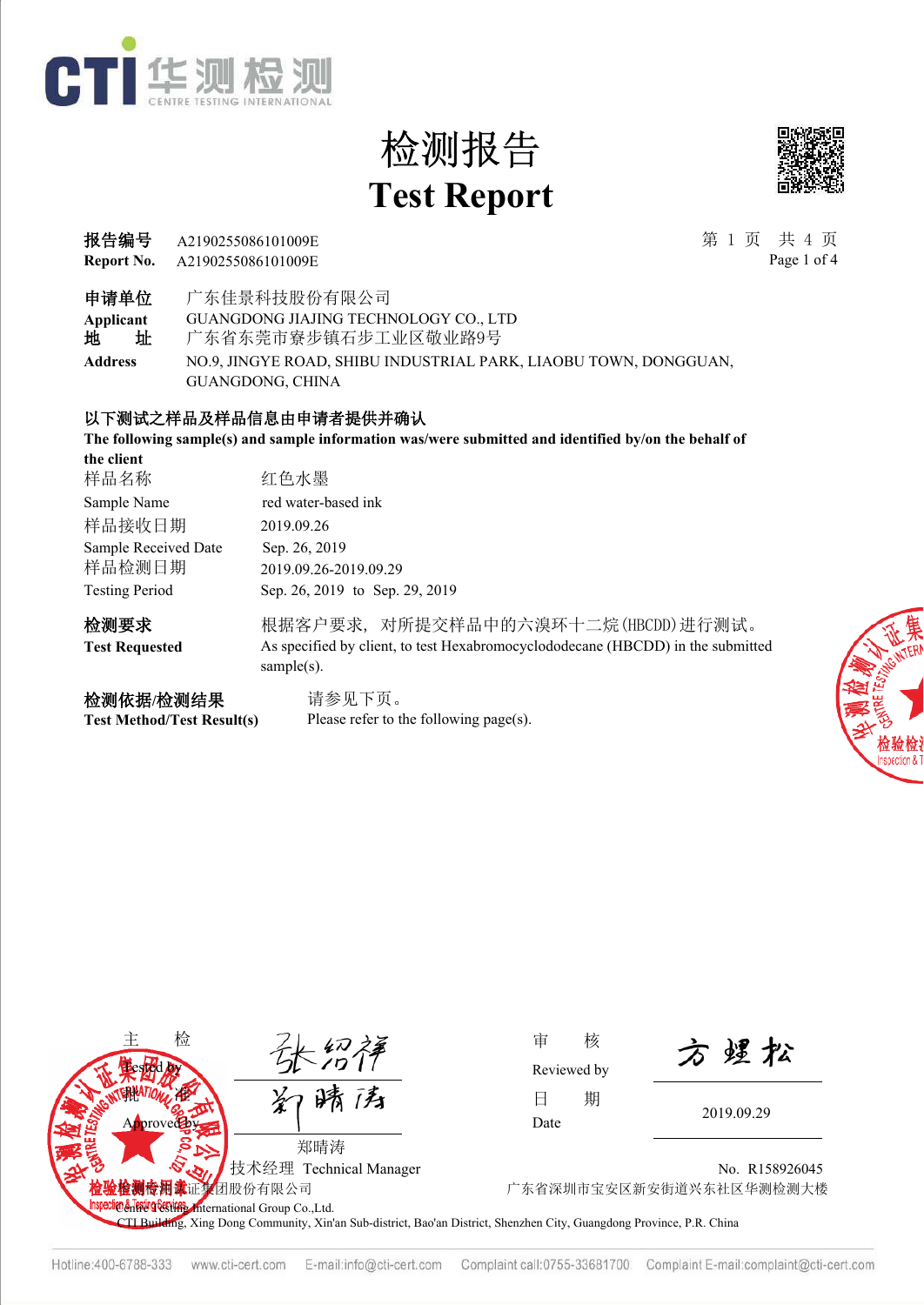

### **报告编号** A2190255086101009E 第 2 页 共 4 页

**Report No.** A2190255086101009E Page 2 of 4

#### 检测依据 **Test Method**

| 测试项目<br>$Test$ Item $(s)$                | 测试方法<br><b>Test Method</b>                                                                                | 测试仪器<br>Measured<br>Equipment( $s$ ) |
|------------------------------------------|-----------------------------------------------------------------------------------------------------------|--------------------------------------|
| 六溴环十二烷<br>Hexabromocyclododecane (HBCDD) | 参考US EPA 3540C:1996 & US EPA<br>8270E:2017<br>Refer to US EPA 3540C:1996 $\&$<br><b>US EPA 8270E:2017</b> | GC-MS                                |

#### 检测结果 **Test Result(s)**

| 测试项目 Tested Item(s)           | 结果 Result | 方法检出限 MDL         |
|-------------------------------|-----------|-------------------|
| 六溴环十二烷                        | N.D       | $5 \text{ mg/kg}$ |
| Hexabromocyclododecane(HBCDD) |           |                   |

| 样品/部位描述                        | 红色油墨    |
|--------------------------------|---------|
| <b>Sample/Part Description</b> | Red ink |

| 备注:            | -N.D. = 未检出 (小于方法检出限)              |
|----------------|------------------------------------|
|                | -mg/kg = ppm = 百万分之一               |
| <b>Remark:</b> | $-MDL = Method$ Detection Limit    |
|                | $-N.D. = Not detected ($           |
|                | $-mg/kg = ppm = parts per million$ |
| 汪栓:            | 本报告中的数据结果供科研、<br>教学、               |

### 注释**:** 本报告中的数据结果供科研、教学、企业内部质量控制、企业产品研发等目的用。

**The testing data and result(s) in this report is(are) just for scientific research, education, internal quality control and product development etc. Note:**

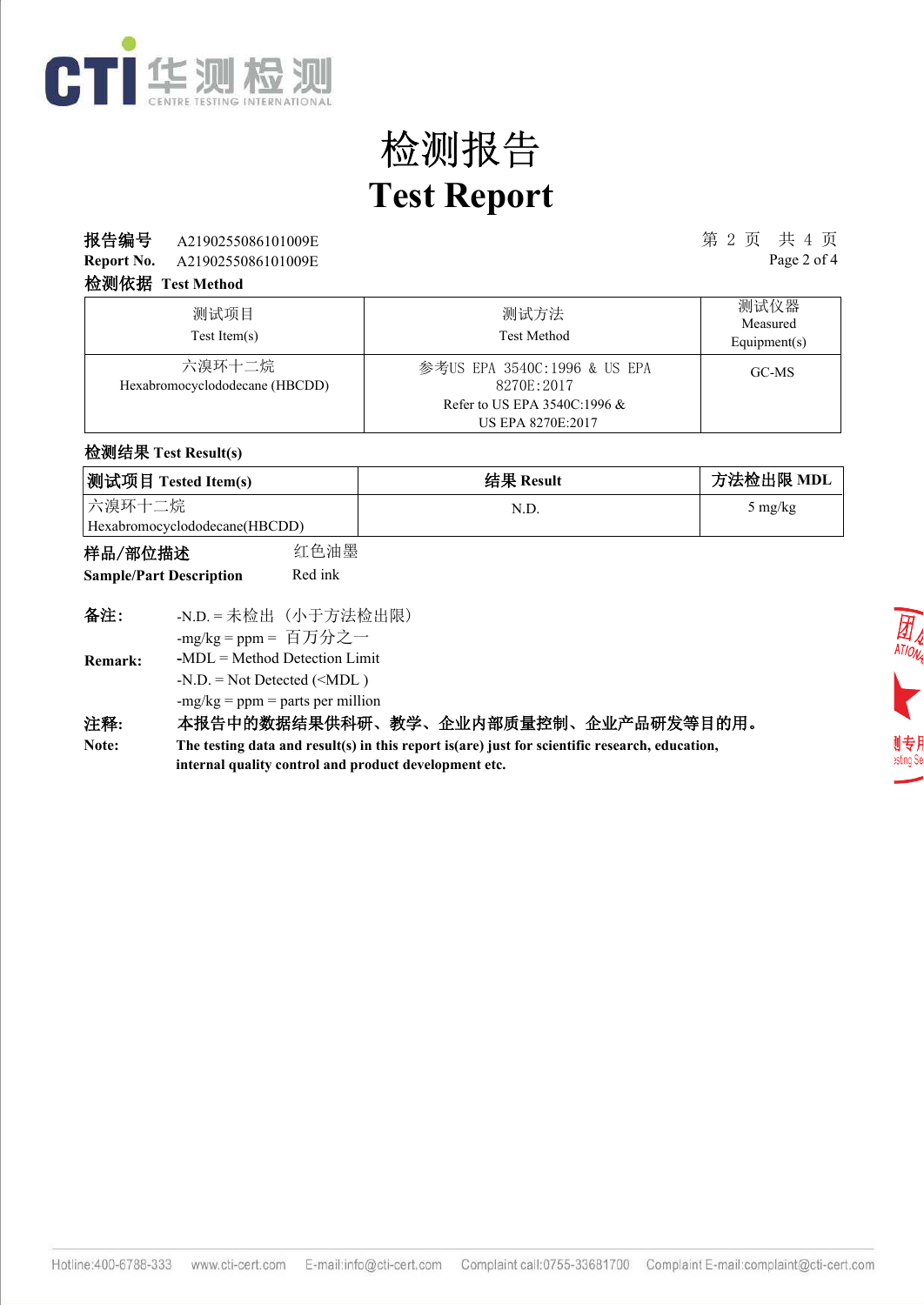

报告编号 A2190255086101009E 2010 2020 2021 2021 2022 2023 2024 第 3 页 共 4 页 A2190255086101009E Page 3 of 4 **Report No.** A2190255086101009E 检测流程 **Test Process**称量样品于套管中<br>Weigh sample and place 浓缩萃取液 用有机溶剂萃取<br>Extracted with Concentrate the extract it in a thimble organic solvent 用GC-MS分析 转移萃取溶液至容量瓶内<br>Transferthe extractinto a 用有机溶剂定容<br>Makeup with Analyzed by GC-MS volumetric flask organic solvent

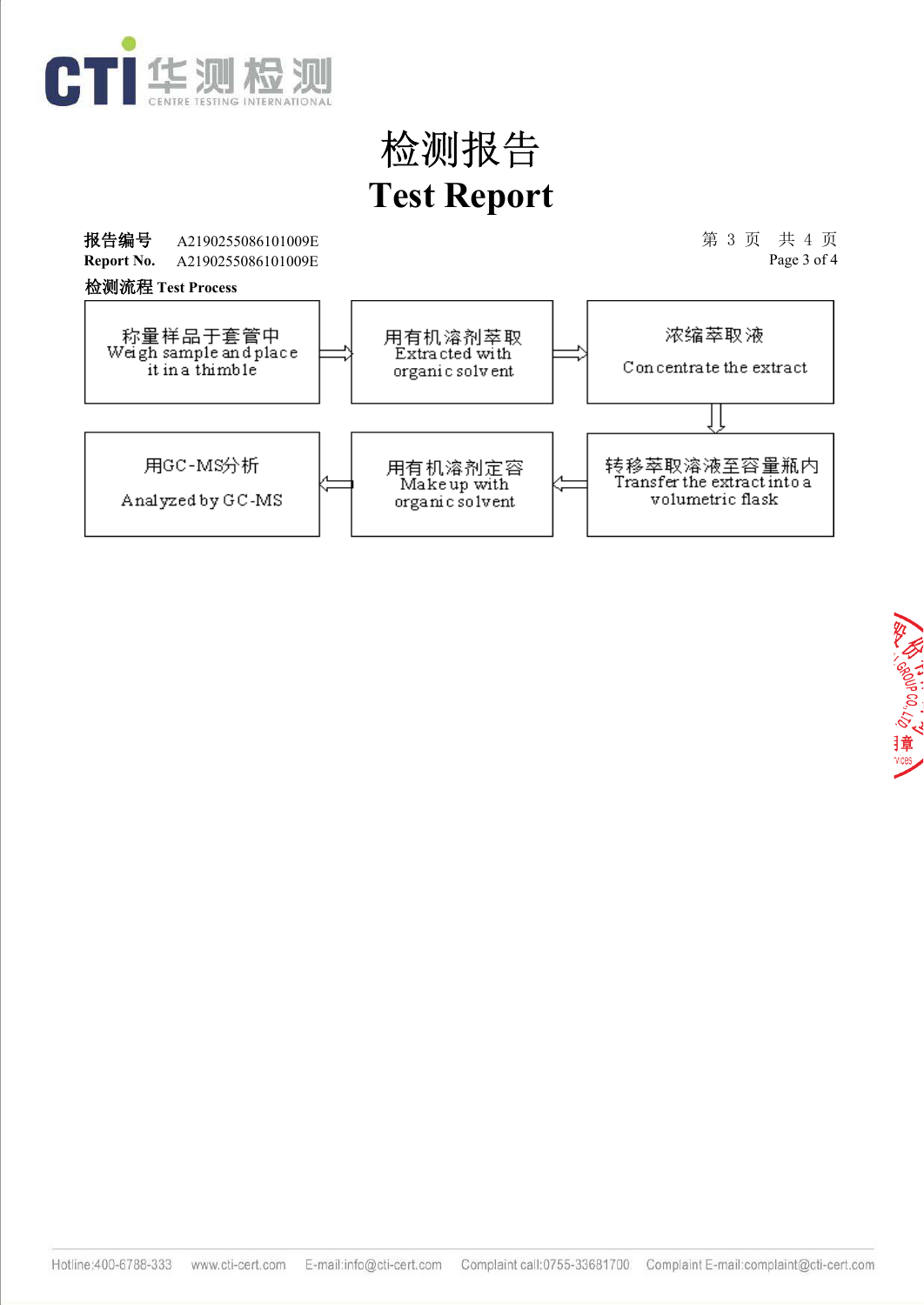

**Report No.** 报告编号 A2190255086101009E 2010 2020 2021 2021 2022 2023 第 4 页 共 4 页 A2190255086101009E A2190255086101009E

Page 4 of 4

### Photo(s) of the sample(s) 样品图片



\*\*\*报告结束\*\*\* \*\*\* End of report \*\*\*

- 1. 检测报告无批准人签字、"专用章"及报告骑缝章无效;
- This report is considered invalid without approved signature, special seal and the seal on the perforation; 2. 样品及样品信息由申请者提供,申请者应对其真实性负责,CTI未核实其真实性;
- The sample(s) and sample information was/were provided by the client who should be responsible for the authenticity which CTI hasn't verified;
- 3. 本报告检测结果仅对受测样品负责; The result(s) shown in this report refer(s) only to the sample(s) tested;
- 4. 未经CTI书面同意,不得部分复制本报告; Without written approval of CTI, this report can't be reproduced except in full;
- 5. 如检测报告中的英文内容与中文内容有差异,以中文为准。 In case of any discrepancy between the English version and Chinese version of the testing reports (if generated), the Chinese version shall prevail.

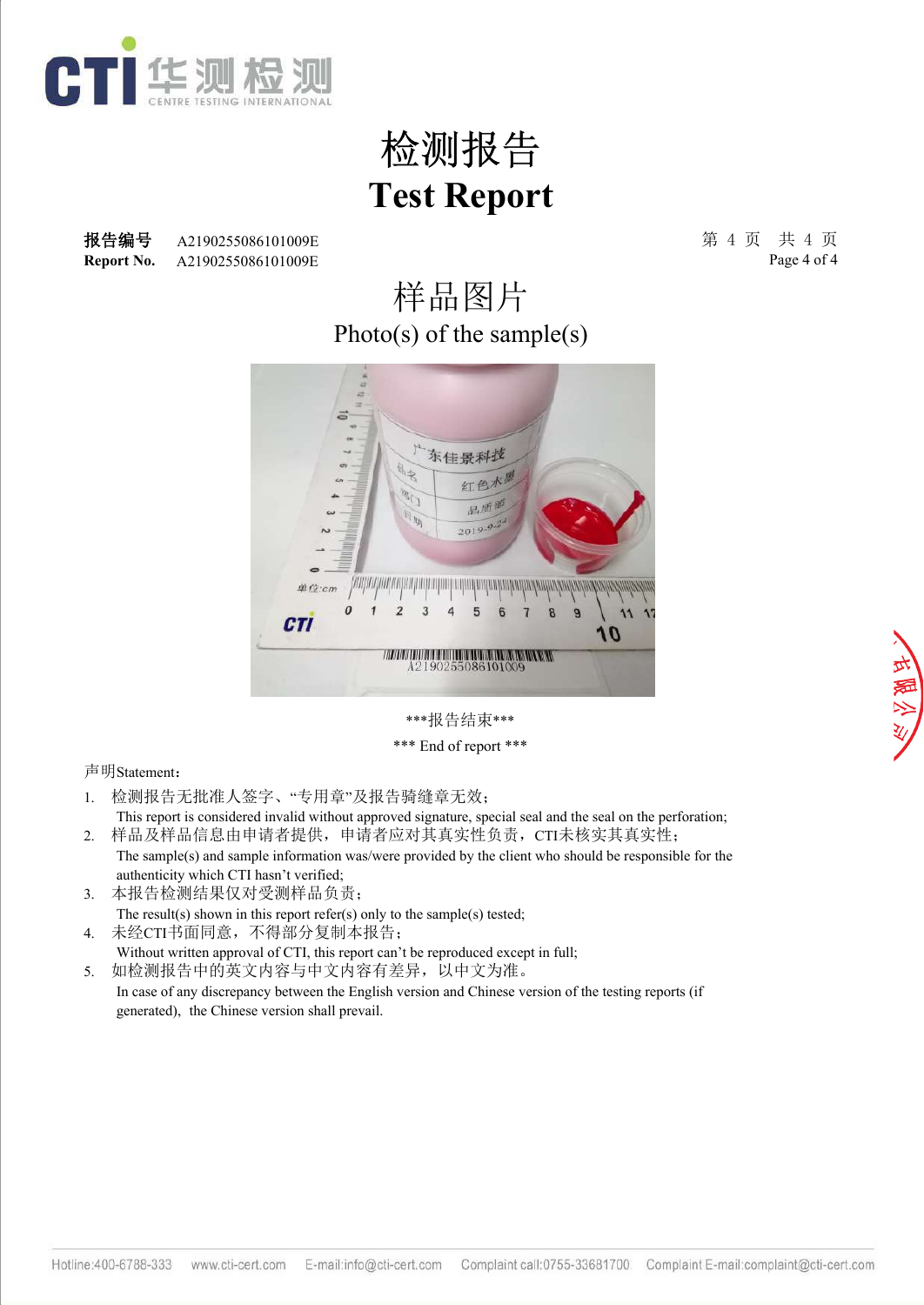



| 报告编号 A2190255086101006E              | 第1页 共4页     |
|--------------------------------------|-------------|
| <b>Report No.</b> A2190255086101006E | Page 1 of 4 |

Page 1 of 4

申请单位 广东佳景科技股份有限公司

**Applicant** GUANGDONG JIAJING TECHNOLOGY CO., LTD

地 址 广东省东莞市寮步镇石步工业区敬业路9号

**Address** NO.9, JINGYE ROAD, SHIBU INDUSTRIAL PARK, LIAOBU TOWN, DONGGUAN, GUANGDONG, CHINA

#### 以下测试之样品及样品信息由申请者提供并确认

**The following sample(s) and sample information was/were submitted and identified by/on the behalf of** 

| the client            |                                                                                                   |
|-----------------------|---------------------------------------------------------------------------------------------------|
| 样品名称                  | 黄色水墨                                                                                              |
| Sample Name           | yellow water-based ink                                                                            |
| 样品接收日期                | 2019.09.26                                                                                        |
| Sample Received Date  | Sep. 26, 2019                                                                                     |
| 样品检测日期                | 2019.09.26-2019.09.29                                                                             |
| <b>Testing Period</b> | Sep. 26, 2019 to Sep. 29, 2019                                                                    |
| 检测要求                  | 根据客户要求,对所提交样品中的六溴环十二烷(HBCDD)进行测试。                                                                 |
| <b>Test Requested</b> | As specified by client, to test Hexabromocyclododecane (HBCDD) in the submitted<br>sample $(s)$ . |
| 检测依据/检测结果             | 请参见下页。                                                                                            |

**Test Method/Test Result(s)**

请参见下页。 Please refer to the following page(s).





Reviewed by

方煜松

No. R158926045 团股份有限公司 广东省深圳市宝安区新安街道兴东社区华测检测大楼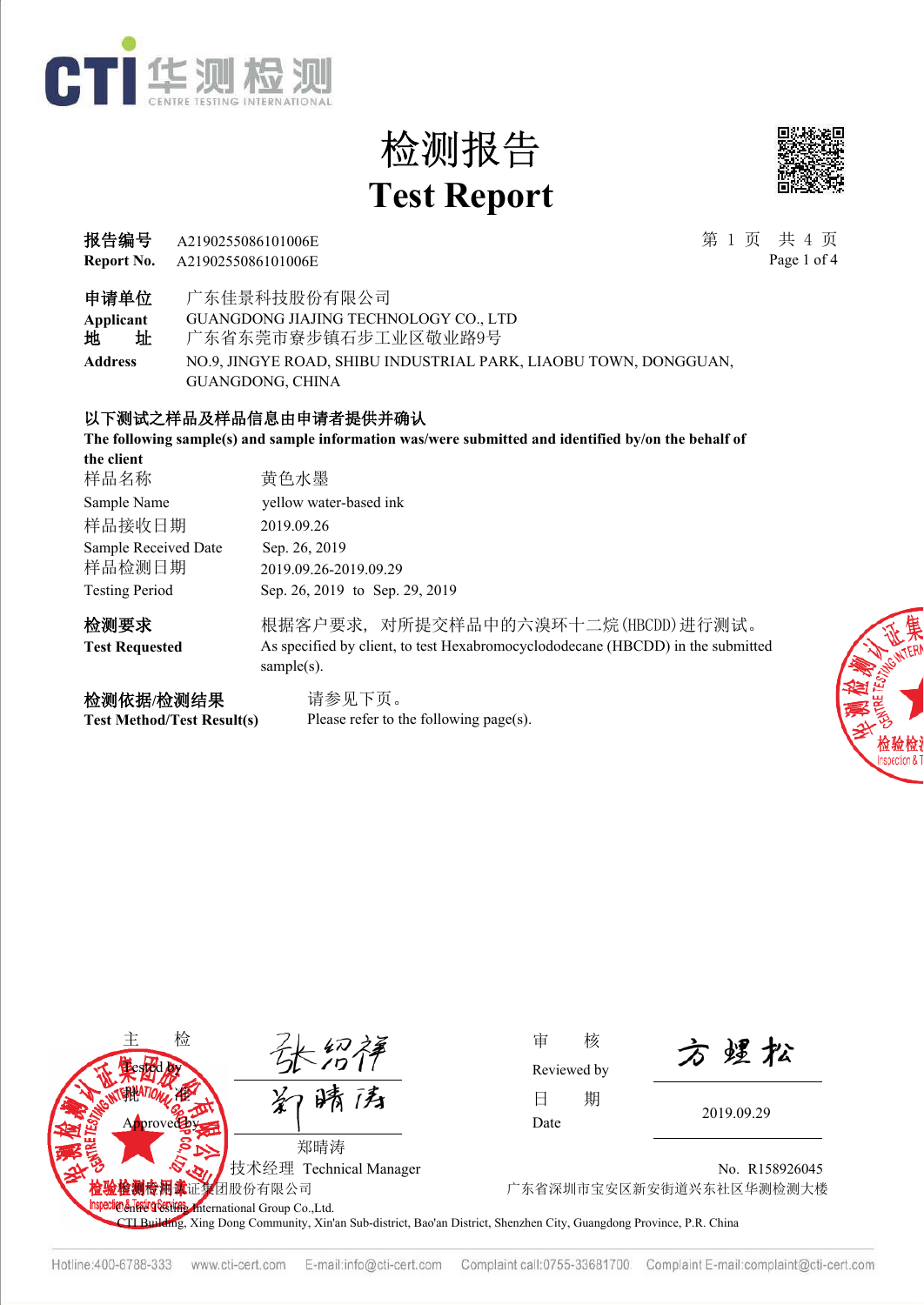

### 报告编号 第 2 页 共 4 页 A2190255086101006E

**Report No.** A2190255086101006E Page 2 of 4

#### 检测依据 **Test Method**

| 测试项目<br>$Test$ Item $(s)$                | 测试方法<br><b>Test Method</b>                                                    | 测试仪器<br>Measured<br>Equipment( $s$ ) |
|------------------------------------------|-------------------------------------------------------------------------------|--------------------------------------|
| 六溴环十二烷<br>Hexabromocyclododecane (HBCDD) | 参考US EPA 3540C:1996 & US EPA<br>8270E:2017<br>Refer to US EPA 3540C:1996 $\&$ | GC-MS                                |
|                                          | <b>US EPA 8270E:2017</b>                                                      |                                      |

#### 检测结果 **Test Result(s)**

| 测试项目 Tested Item(s)           | 结果 Result | 方法检出限 MDL         |
|-------------------------------|-----------|-------------------|
| 六溴环十二烷                        | N.D       | $5 \text{ mg/kg}$ |
| Hexabromocyclododecane(HBCDD) |           |                   |

| 样品/部位描述                        | 黄色油墨       |
|--------------------------------|------------|
| <b>Sample/Part Description</b> | Yellow ink |

| 备注:                  | -N.D. = 未检出 (小于方法检出限)              |     |
|----------------------|------------------------------------|-----|
|                      | -mg/kg = ppm = 百万分之一               |     |
| <b>Remark:</b>       | $-MDL = Method$ Detection Limit    |     |
|                      | $-N.D. = Not detected ($           |     |
|                      | $-mg/kg = ppm = parts per million$ |     |
| $\sim$ $\sim$ $\sim$ |                                    | . . |

#### 注释**:** 本报告中的数据结果供科研、教学、企业内部质量控制、企业产品研发等目的用。

**The testing data and result(s) in this report is(are) just for scientific research, education, internal quality control and product development etc. Note:**

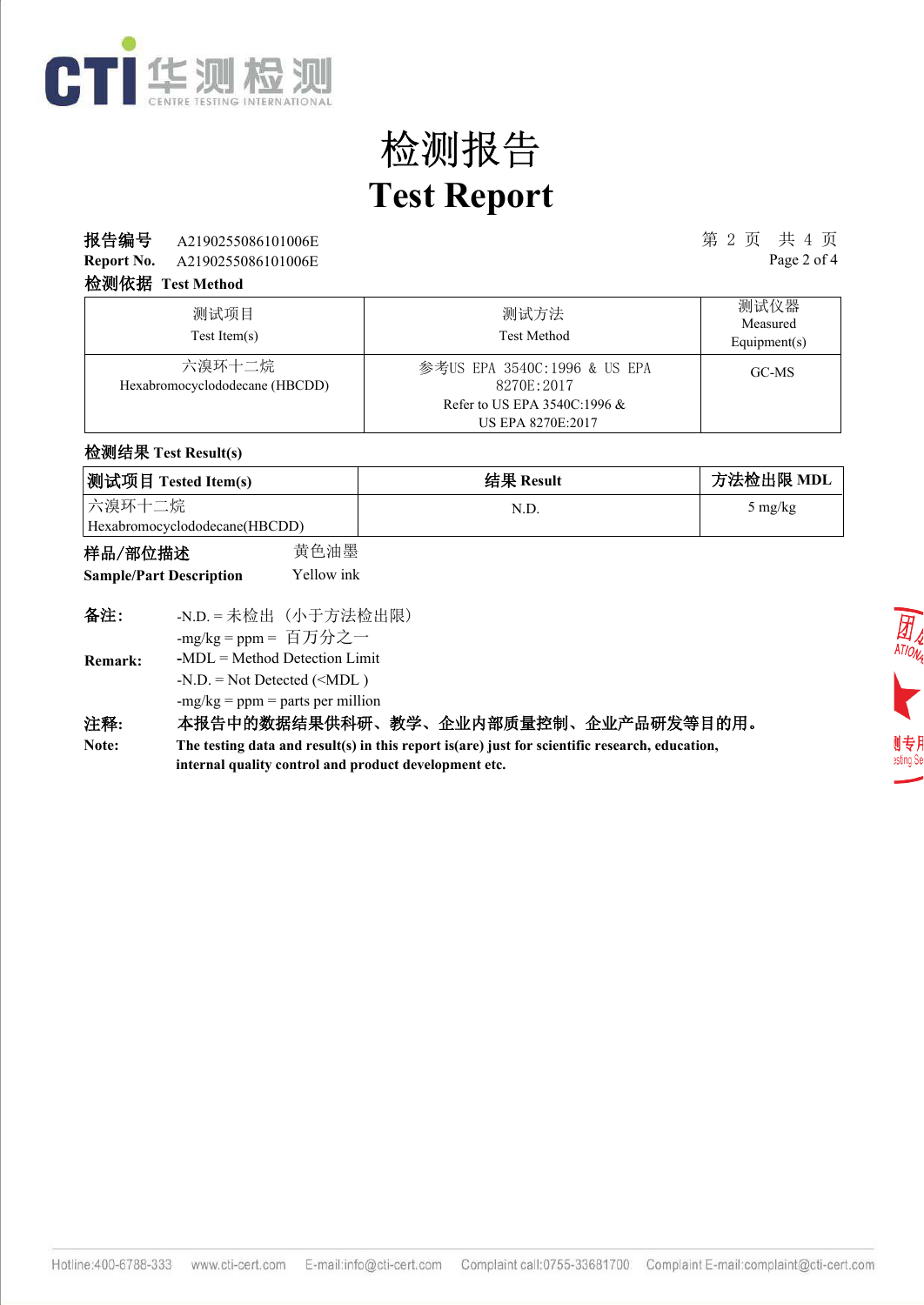

报告编号 A2190255086101006E 2010 2020 2021 2021 2022 2022 2023 第 3 页 共 4 页 A2190255086101006E Page 3 of 4 **Report No.** A2190255086101006E 检测流程 **Test Process**称量样品于套管中<br>Weigh sample and place 浓缩萃取液 用有机溶剂萃取<br>Extracted with Concentrate the extract it in a thimble organic solvent 用GC-MS分析 转移萃取溶液至容量瓶内<br>Transferthe extractinto a 用有机溶剂定容<br>Makeup with Analyzed by GC-MS volumetric flask organic solvent